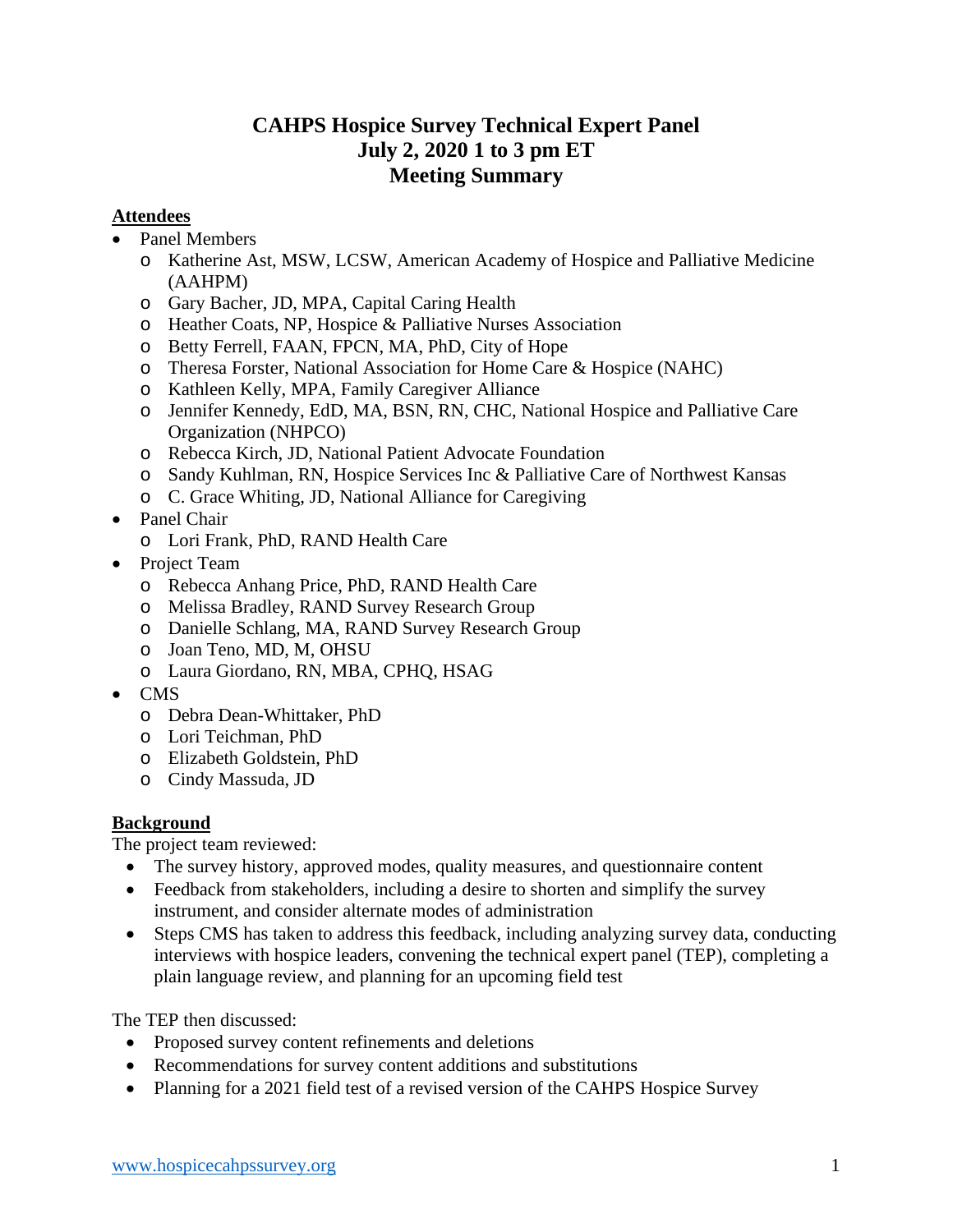#### **Proposed Survey Content Refinements and Deletions**

To address requests to shorten the survey, the CAHPS Hospice Survey Project Team identified survey items that may be candidates for removal from the survey by considering:

- The importance of the survey item to respondents, assessed by looking at the association between the item and respondents' overall rating of hospice care;
- The ability of the survey item to distinguish between hospices' performance, assessed by intraclass correlation coefficients;
- The degree to which hospices currently track or target the item for quality improvement based on:
	- o Reports from hospice leaders during qualitative interviews conducted in spring 2018, and
	- o The distribution of hospice performance on the items (i.e., with lower-performing items as targets for improvement); and
- Usefulness of the item for analysis (e.g., case-mix adjustment), assessed by the team.

Based on the analyses described above and input from the qualitative interviews with hospice leaders, the Project Team identified items for potential removal from the survey, including items not currently included in scored measures, as well as items from the following composites:

- Communication with Family
- Getting Help for Pain and Symptoms
- Training Family to Care for Patient

TEP participants generally supported removal of the proposed items, as well as the idea of replacing existing items in the Getting Hospice Care Training composite with a summary item that addresses multiple types of training. TEP participants agreed with feedback previously provided to CMS that the term "training" may not be broadly understood by caregiver respondents, and suggested testing the following terms or phrases in place of the word "train:" teach, instruct, educate, give needed information, give information on what to expect.

No items were identified for potential removal from the following composites:

- Getting Timely Help
- Treating Patient with Respect
- Emotional and Spiritual Support

#### **Proposed survey content additions / substitutions**

TEP participants suggested a few potential areas for expanding existing survey content or adding new content.

| <b>Topic</b>                | <b>Description of Proposed New Content</b>                                   |
|-----------------------------|------------------------------------------------------------------------------|
| <b>Cultural sensitivity</b> | Add items regarding cultural sensitivity of care, particularly the degree to |
|                             | which the care and care team recognize, honor, and respect who the           |
|                             | patient and family are in terms of their values, experiences, and beliefs.   |
|                             | Values, experiences and beliefs may be derived from a range of factors,      |
|                             | including ethnicity and culture, sexual orientation, and/or socioeconomic    |
|                             | factors such as income and literacy.                                         |
|                             |                                                                              |

#### **Table. Proposed Topic Areas for Addition to the CAHPS Hospice Survey.**